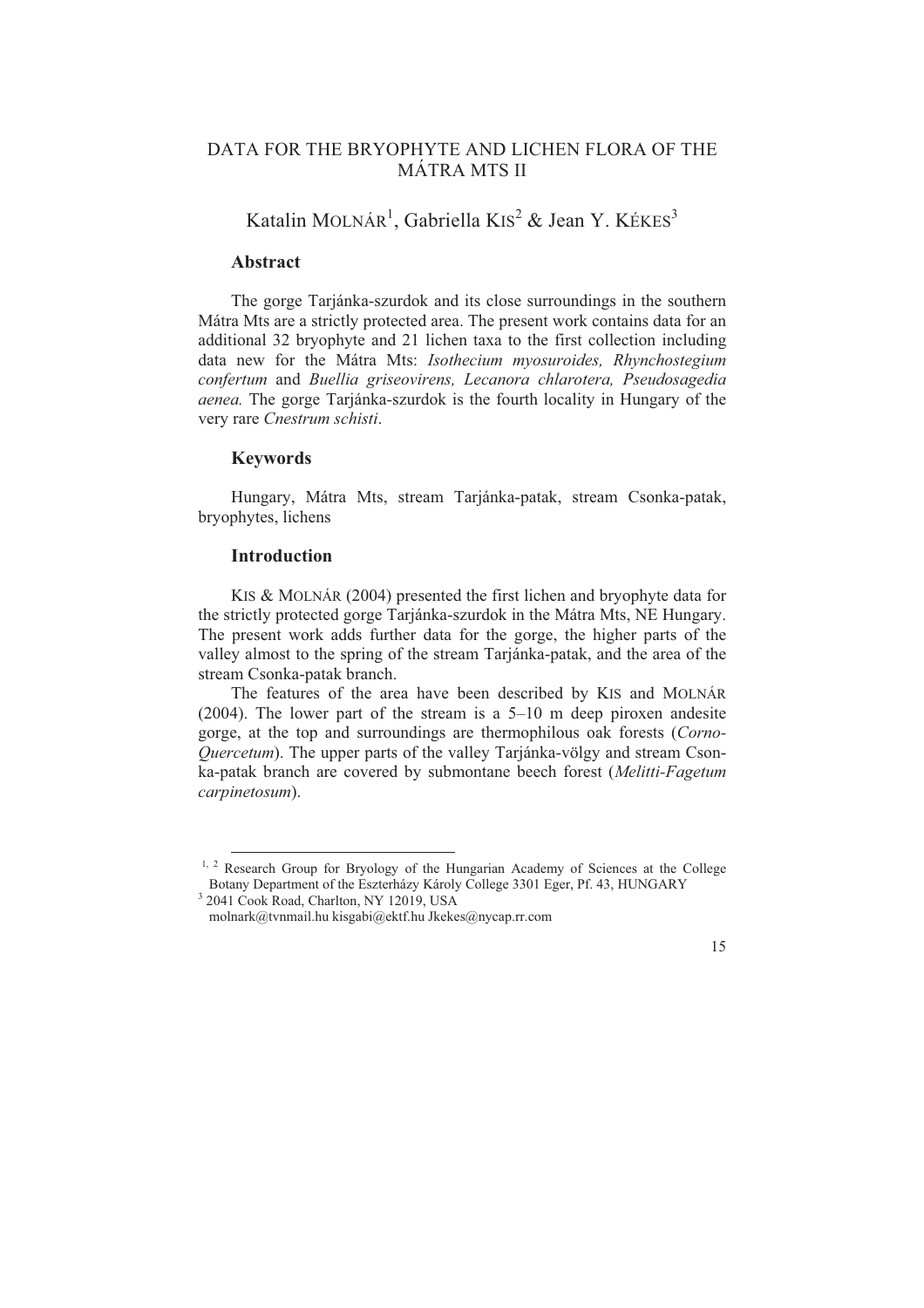# **Enumeration**

The following works were used for identification: CORTINI PEDROTTI (2001), CRUM & ANDERSON (1981), FREY et al. (1995), ORBÁN & VAJDA SCHUSTER (1977), SMITH (2004), VERSEGHY (1994), WIRTH (1995a, (1983), PATON (1999), PURVIS et al. (1992), SCHUMACKER & VÁŇA (2000), 1995b).

Nomenclaturally we accept the following works: BIELCZYK et al. (2004), and ERZBERGER & PAPP (2004).

The bryophytes were collected by Jean Y. KÉKES and Gabriella KIS and in the Herbarium of the Eszterházy College (EGR) and in the private herbarium of Jean Y. KÉKES the lichens were collected by Katalin MOLNÁR. The specimens are deposited

In the enumeration the bryophyte or lichen names in **bold** typesetting indicate new data for the gorge Tarjánka-szurdok and surrounding area from the species indicates data new for the Mátra Mts. the previous article (KIS & MOLNÁR 2004). The  $\ldots$ !" sign before the name of

# **B ryophytes**

### **L ocalities**

Jean Y. KÉKES MG[number] and G. KIS 04002/[letter(s)]

HEVES COUNTY. Mátra Mts. Landscape Conservation Area. The MARKAZ and DOMOSZLÓ villages, at 250–300 m a. s. l. E 20° 05.032' gorge **TARJÁNKA-SZURDOK** on the southern part of the mts, between  $-20^{\circ}$  04.666', N 47°50.045' – 47°50.348'

G. KIS 04005

HEVES County. **Mátra Mts**. Landscape Conservation Area. On the western slope of the valley of the **CSONKA-PATAK**, and the streambed, on the southern slope of the mts, 3 air kilometres North from MARKAZ village, at 350–400 m a. s. l.

#### G. KIS 04006

valley of **TARJÁNKA-PATAK** on the southern slope of the mts,  $04.069' - 20^{\circ}$  04.066', N 47°50.348' - 47°50.886' HEVES County. **Mátra Mts**. Landscape Conservation Area. The between MARKAZ and DOMOSZLÓ villages, at 300–350 m a. s. l. E 20°

16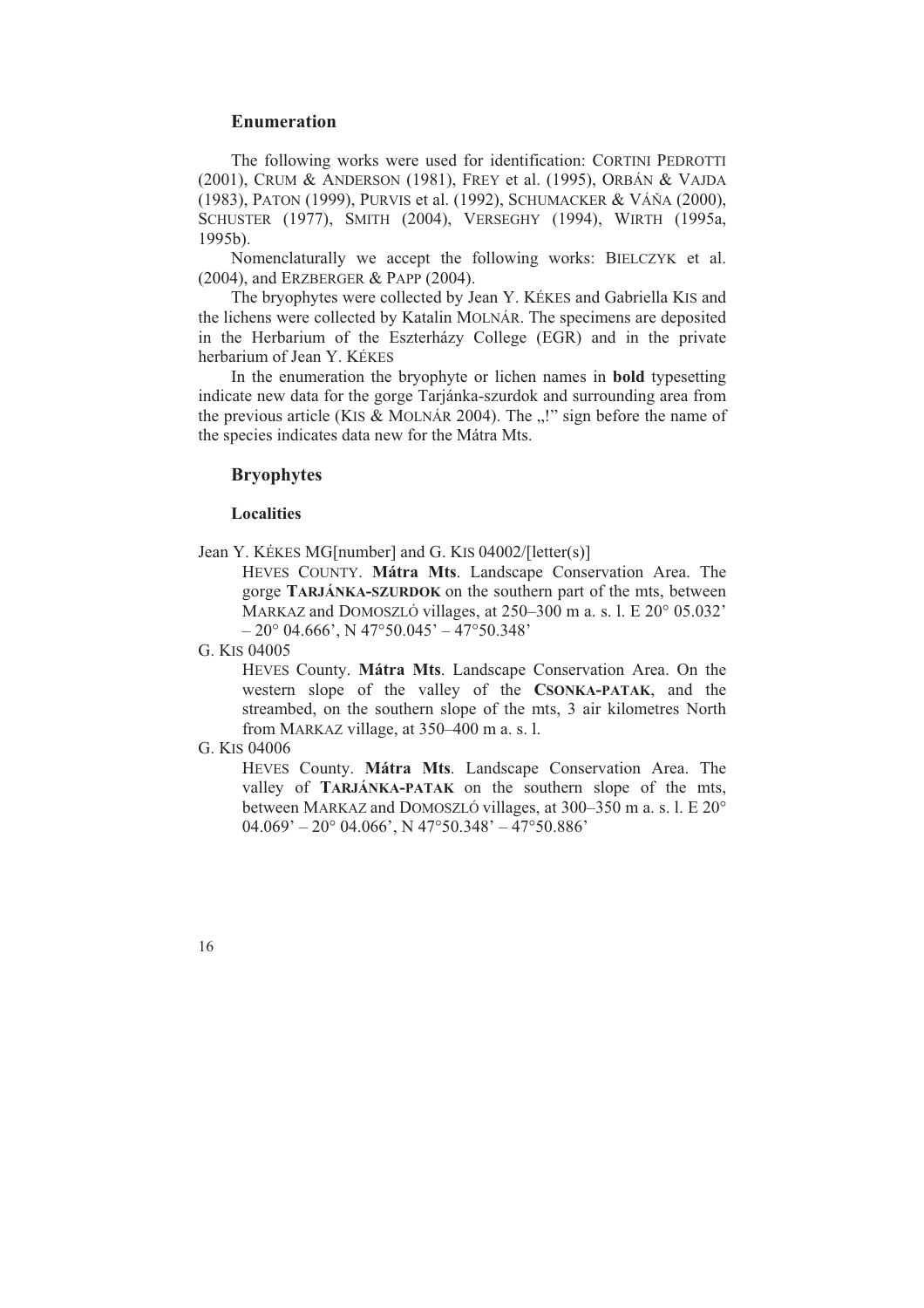### **Marchantiophyta**

- *Chiloscyphus polyanthos* (L.) Corda var*. pallescens* (Ehr.) Hartm., 04006/N, on irrigated rock wall.
- Lejeunea cavifolia (Ehrh.) Lindb., 04002/BA, on rock; 04002/BD, on vertical rock wall.
- Metzgeria furcata var. furcata (L.) Dum., MG 422, on stone; 04005/D, on decaying wood.
- *Metzgeria furcata* var *ulvula* Nees, MG 418, on tree bark, at 1.5 m; 04005/K, on rock.
- *Plagiochila porelloides* **(Nees) Lindenb.,** 04006/C, 04006/I, 04002/BS, on rocky soil.

### **Bryophyta**

- Amblystegium serpens (Hedw.) Schimp. var. serpens, MG429, on rotting wood.
- *Anom odon attenuatus* (Hedw.) Huebener, 04002/Y, 04002/BP, 04006/H, on vertical rock wall.
- *Atrich um undulatum* **(Hedw.) P. Beauv.,** 04002/BG, on soil; 04006/B, 04006/E, on rocky soil.
- *Bartramia pomiformis* **Hedw.,** 04006/A, on rocky soil.
- *Brachythecium velutinum* **(Hedw.) Schimp.,** MG 413, on rock.
- Bryum capillare Hedw. var. capillare, MG420, in damp rock crevice.
- Bryum laevifilum Syed (Syn.: Bryum flaccidum Brid.), 04002/BB, on rocky soil.
- *Cratoneuron filicinum* **(Hedw.) Spruce,** 04002/AE, on irrigated rock.
- Circumboreal, montane element. Very rare in Hungary. It has been found only in the Zemplén and Mátra Mts (BOROS 1968, ORBÁN 1976, ORBÁN and VAJDA 1983). The gorge Tarjánka-szurdok is the **!** *Cnestrum schisti* **(F. Weber et D. Mohr) I. Hagen,** 04002/BF, on rock. fourth locality of the species in our country.
- Ctenidium molluscum (Hedw.) Mitt., MG 419, 04002/U, on rock face.
- *Cynodontium polycarpon* **(Hedw.) Schimp.,** MG 415, on thin covering of soil on rock.
- 04006/R, 04006/Y, on rocky soil. *Dicranella heteromalla* **(Hedw.) Schimp.,** MG 437, on rock at tree base;
- *iphyllum Eurhynchium crassinervium* **(Wilson) Schimp.** (Syn.: *Cirr* crassinervium (Wilson) Loeske et Fleisch.), MG 445, 04002/BR, at base of rock.

17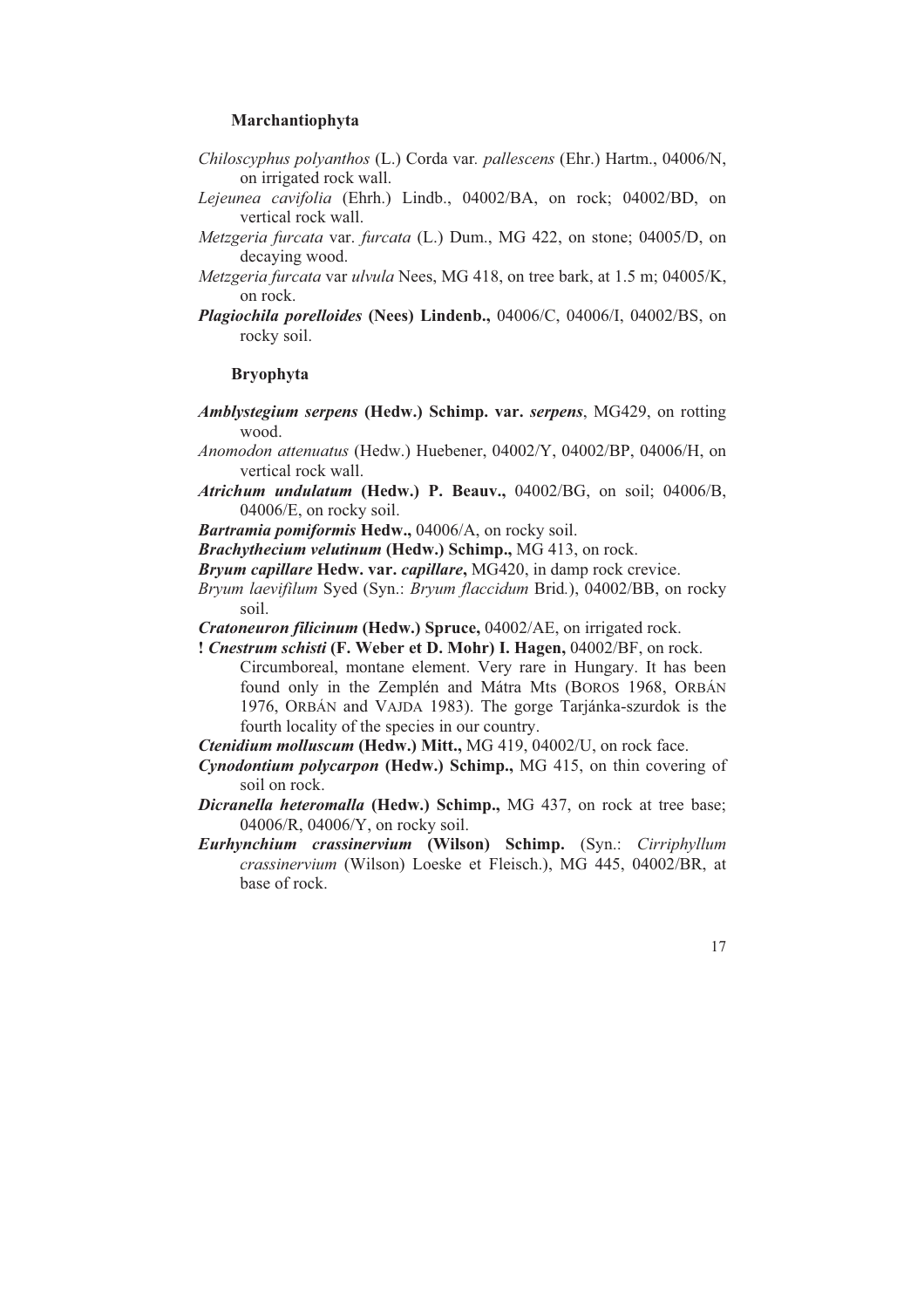- *Fissidens dubius* P. Beauv. (Syn: *Fissidens cristatus* Wils. ex Mitt.), 04002/BN, 04002/CB on rock; MG 432, on rock floor; 04006/D, 04006/K, on rocky soil.
- 04005/A, on vertical rock. *Fissidens pusillus* (Wilson) Milde. (Syn.: *Fisidens minutulus* Sull.),
- *Fissidens taxifolius* Hedw., 04002/BD (partly), on vertical rock wall.
- **Grimmia hartmanii Schimp., 04005/L, on rock.**
- *Hedwigia ciliata* (Hedw.) Ehrh. ex P. Beauv., MG 442, on dry rock.
- Homalothecium sericeum (Hedw.) Schimp., MG 433, 04002/BX, on rock.
- *Homomallium incurvatum* **(Brid.) Loeske**, 04002/BO, on vertical rock wall.
- Hypnum cupressiforme Hedw., MG 401, 04006/AA, on moist rock overhang; 04002/BU on rock.
- *hila porelloides* (Torrey et rockwall; 04006/T (mixed with *Plagioc Isothecium alopecuroides* **(Dubois) Isov.,** MG 421, on rock; 04006/S, on Nees) Lindenb.), on rock wall.
- **! Isothecium myosuroides Brid., MG 440, 04002/CC, 04002/BV (mixed** Mts. Very rare in Hungary. It has been found only in the Zemplén and Börz söny Mts. with *Plagiothecium cavifolium* (Brid.) Z. Iwatsuki), 04005/N, on rock. Circumboreal element with subatlantic character. New to the Mátra
- *Leske a polycarpa* **Ehrh. ex Hedw.,** MG 412 on tree trunk.
- *Myurella julacea* (Schwaegr.) Schimp., In B.S.G. MG 422, on thin soil over rock.
- *Necke ra pennata* **Hedw.,** MG402, on vertical rock.
- *Plagiomnium undulatum* **(Hedw.) T. J. Kop.,** 04002/BI, on rock covered with soil.
- *Plagiothecium cavifolium* **(Brid.) Z. Iwats.,** 04002/BZ, on rocky soil; 04002/BV, 04002/CA, on rock.
- *Plagiothecium denticulatum* **(Hedw.) Schimp.,** MG 409, on large rock.
- Plagiothecium nemorale (Mitt.) A. Jaeger, 04002/BM, on soil.
- Pohlia nutans (Hedw.) Lindb., 04005/B, on soil.
- Pterigynandrum filiforme Hedw., 04005/E, on decaying wood.
- *Pylaisia polyantha* **(Hedw.) Schimp.,** 04002/BC, 04002/BT, on vertical rock wall; 04005/M, on decaying wood.
- *Rhizo mnium punctatum* (Hedw.) T. J. Kop., 04002/BH, 04006/BA, 04006/L, on rocky soil.
- New to the Mátra Mts. This Eurasian element is rare in Hungary. **!** *Rhynchostegium confertum* **(Dicks.) Schimp.,** MG 417, on rock.
- *Schistidium apocarpum* **(Hedw.) Bruch et Schimp.,** MG 427, 04002/BY, on dry rock.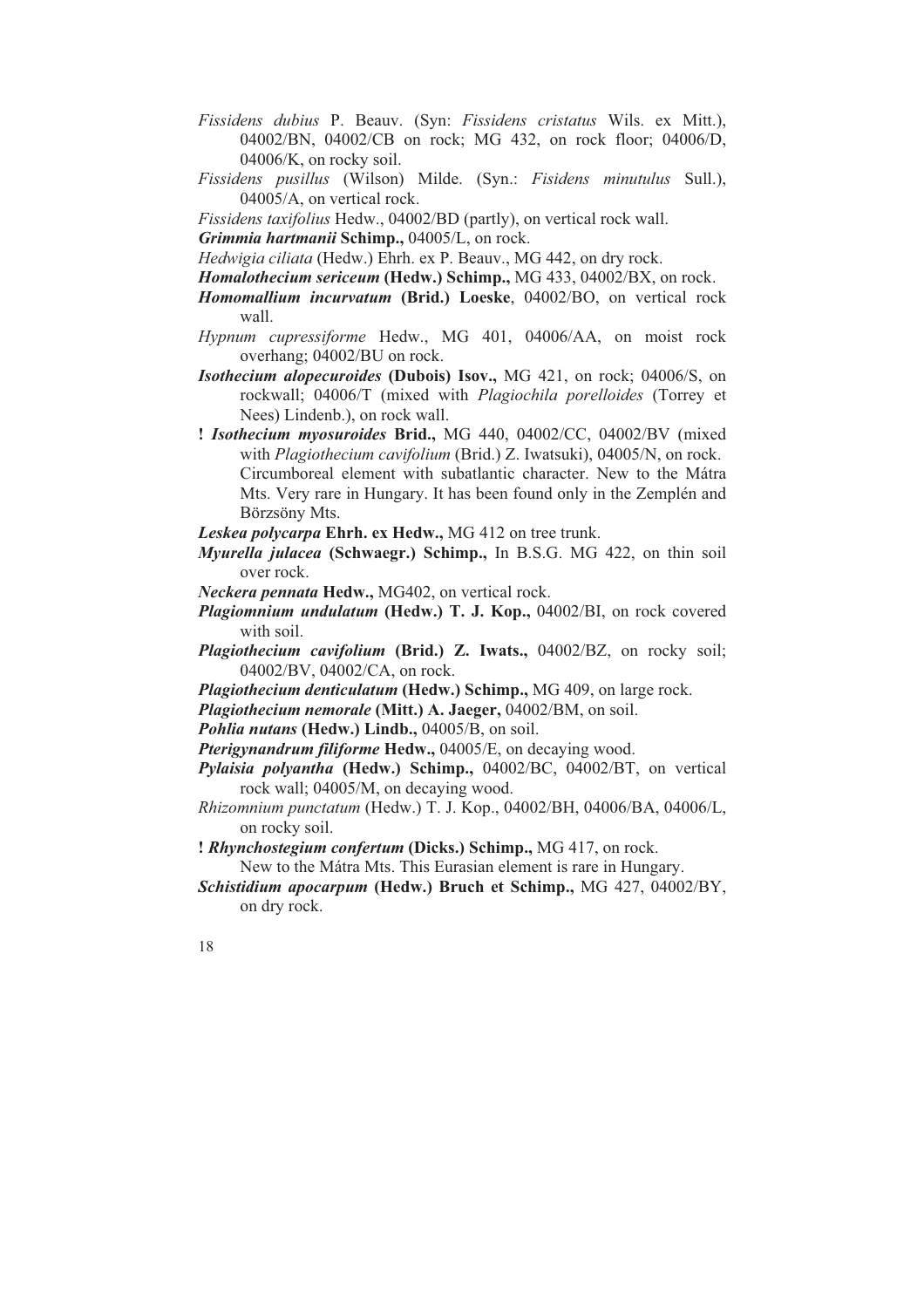*Tham nobryum alopecurum* (Hedw.) Gangulee, 04002/BK, on irrigated rock wall; 04002/BL, on rock wall; MG 414, on shaded, moist rock face.

*Thuidium recognitum* (Hedw.) Lindb., MG 438, on rock.

- *Weiss ia controversa* **Hedw. var.** *controversa*, MG 416, on thin soil between rocks.
- *Weiss ia longifolia* **Mitt.** (Syn.: *Astomum crispum* (Hedw.) Hampe), 04005/G, on vertical rock wall.

# **L ichens**

thermophilous oak forest (*Corno-Quercetum*) on the edge of the valley. At the junction of the stream Csonka- and Tarjánka-patak, in

- Acarospora fuscata (Schrader) Th. Fr., EGR 4291, on rock, alt.: 379 m a. s. l., lat.:  $47^{\circ}51.019'$  N, long.:  $20^{\circ}04.010'$  E.
- Aspicilia caesiocinerea (Nyl. ex Malbr.) Arnold, EGR 4303, on rock, alt.:  $379$  m a. s. l., lat.:  $47^{\circ}50.990'$  N, long.:  $20^{\circ}04.019'$  E.
- **! Buellia griseovirens** (Turner & Borrer ex Sm.) Almb., EGR 4292, on *Quercus* sp. bark, alt.: 377 m a. s. l., lat.: 47°50.999' N, long.: 20°04.005' E.

report in FARKAS & LŐKÖS (2000). Nowadays it is spreading on the It has been known since 1995 in the Hungarian lichen flora, first bark of deciduous trees and shrubs at moderately polluted areas.

- Candelariella vitellina (Hoffm.) Müll.Arg., EGR 4262, on rock, alt.: 379 m a. s. l., lat.:  $47^{\circ}50.990'$  N, long.:  $20^{\circ}04.019'$  E.
- Cladonia pyxidata (L.) Hoffm., EGR 4263, 4264, on rock, between mosses, alt.: 378 m a. s. l., lat.:  $47^{\circ}51.602'$  N, long.:  $20^{\circ}04.012'$  E.
- *Clado nia subulata* (L.) Weber ex Wigg., EGR 4265, on rock, between mosses, alt.: 379 m a. s. l., lat.: 47°51.001' N, long.: 20°04.003' E.
- disciformis (Fr.) Mudd], EGR 4261, on *Quercus* sp. bark, alt.: 377 m *petraea* bark, alt.: 379 m a. s. l., lat.: 47°51.019' N, long.: 20°04.010' E. *Hafellia disciformis* (Fr.) Marbach & H. Mayrhofer [syn.: Buellia a. s. l., lat.: 47°50.999' N, long.: 20°04.005' E; EGR 4260, on *Quercus*
- Hypogymnia physodes (L.) Nyl., EGR 4266, on *Quercus petraea* bark, alt.:  $379$  m a. s. l., lat.:  $47^{\circ}50.990'$  N, long.:  $20^{\circ}04.019'$  E; EGR 4245, on *Quercus sp.* bark, alt.: 377 m a. s. l., lat.: 47°50.999' N, long.: 20°04.005' E.
- Lecanora carpinea (L.) Vainio, EGR 4293, on *Quercus petraea* bark, alt.:  $379$  m a. s. l., lat.:  $47^{\circ}51.019'$  N, long.:  $20^{\circ}04.010'$  E.
- **! Lecanora chlarotera** Nyl., EGR 4294, on Quercus sp. bark, alt.: 377 m a. s. l., lat.: 47°50.999' N, long.: 20°04.005' E; EGR 4295, on *Quercus*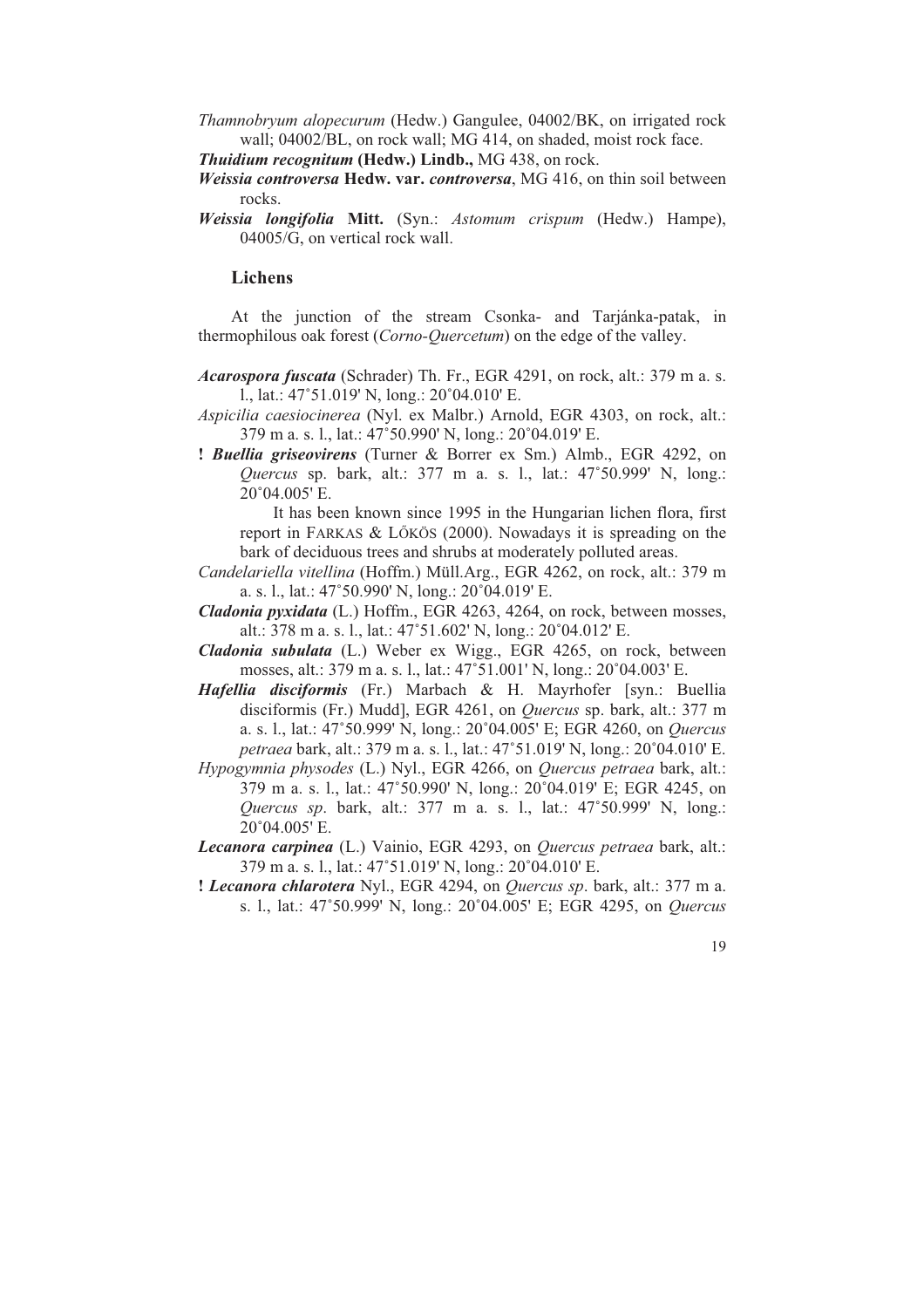*petraea bark, alt.: 379 m a. s. l., lat.: 47°51.019' N, long.: 20°04.010' E;* EGR 4296, on *Quercus petraea* bark, alt.: 379 m a. s. l., lat.: 47°50.990' N, long.: 20°04.019' E.

(Ach.) Nyl. according to VERSEGHY (1994). I revised all *L. subfusca* haven't found *L. chlarotera* among them, therefore this species is new *Lecanora chlarotera* Nyl. and *Lecanora subfusca* H. Magn. var. *allophana* Ach. are considered as synonyms of *Lecanora allophana* and *L. allophana* samples from the Mátra Mts. from EGR and BP. I for the Mátra Mts.

Frequent in Hungary except in the most polluted areas.

- bark, alt.: 379 m a. s. l., lat.: 47°50.990' N, long.: 20°04.019' E. *Lecanora conizaeoides* Nyl. ex Crombie, EGR 4267, on *Quercus petraea*
- *Lepraria incana* (L.) Ach., EGR 4297, on *Quercus sp.* bark, alt.: 377 m a. s. l., lat.:  $47^{\circ}50.999'$  N, long.:  $20^{\circ}04.005'$  E.
- *Melanelia fuliginosa* (Fr. ex Duby) Essl., EGR 4251, on *Quercus petraea*  bark, alt.: 379 m a. s. l., lat.: 47°51.019' N, long.: 20°04.010' E.
- *Parm elia sulcata* Taylor, EGR 4250, on *Quercus petraea* bark, alt.: 379 m a. s. l., lat.: 47°51.019' N, long.: 20°04.010' E.
- *Parm elina tiliacea* (Hoffm.) Hale, EGR 4253, on *Quercus petraea* bark, alt.: 379 m a. s. l., lat.: 47°51.019' N, long.: 20°04.010' E.
- *Parm eliopsis ambigua* (Wulfen) Nyl., EGR 4269, on *Quercus petraea* bark, alt.: 379 m a. s. l., lat.: 47°50.990' N, long.: 20°04.019' E.
- *Physcia adscendens* (Fr.) Oliv., EGR 4255, on *Quercus petraea* bark, alt.: 379 m a. s. l., lat.: 47°51.019' N, long.: 20°04.010' E.
- Ramalina cf. farinacea (L.) Ach., EGR 4258, on *Quercus petraea* bark, 379 altitude, lat.:  $47^{\circ}51.019'$  N, long.:  $20^{\circ}04.010'$  E.
- Scoliciosporum chlorococcum (Graewe ex Stenh.) Vězda, EGR 4259, on *Quercus sp. bark, alt.: 377 m a. s. l., lat.: 47°50.999' N, long.:* 20°04.005' E.
- *Scoliciosporum umbrinum* (Ach.) Arnold, EGR 4298, on rock, alt.: 379 m a. s. l., lat.:  $47^{\circ}50.990'$  N, long.:  $20^{\circ}04.019'$  E.
- *Xanthoparmelia conspersa* (Ehrh. ex Ach.) Hale, EGR 4247, 4268, on rock, alt.: 379 m a. s. l., lat.: 47°51.019' N, long.: 20°04.010' E.

At the lower part of the stream Tarjánka-patak, in the streambed.

- *Collema flaccidum* (Ach.) Ach., (coll.: G. Kis) EGR 4354, on vertical rock wall, alt.: 200 – 330 m a. s. l.
- *Graphis scripta* (L.) Ach., EGR 4244, on bark, alt.: 336 m a. s. l., lat.: 47°50.729' N, long.: 20°04.314' E.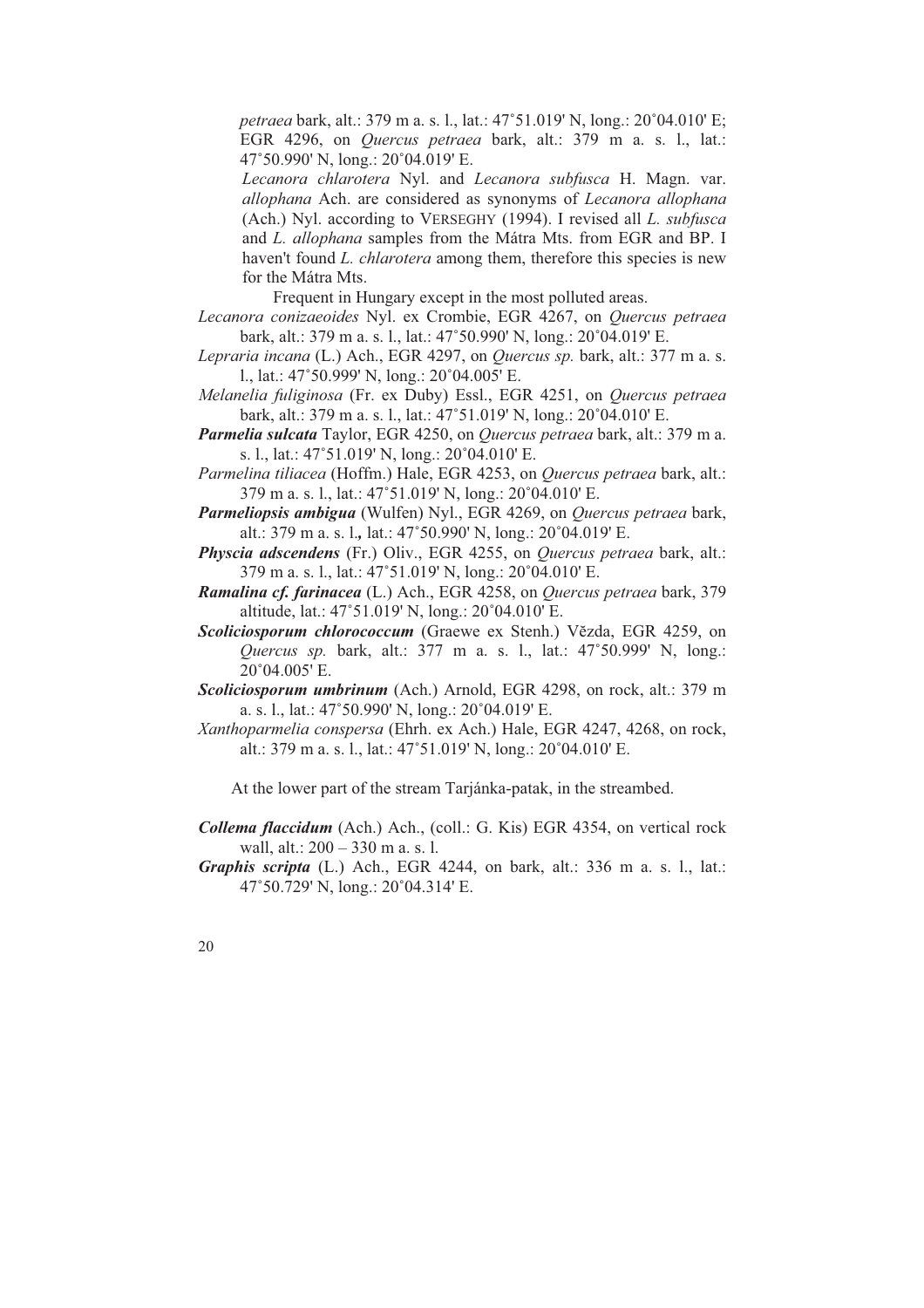- Lecanora argentata (Ach.) Malme, EGR 4246, on *Carpinus betulus* bark, alt.: 336 m a. s. l., lat.:  $47^{\circ}50.729'$  N, long.:  $20^{\circ}04.314'$  E.
- *Mel anelia fuliginosa* (Fr. ex Duby) Essl., EGR 4248, on *Salix sp.* bark, alt.: Carpinus betulus bark, alt.: 336 m a. s. l., lat.: 47°50.729' N, long.: 20°04.314' E. 338 m a. s. l., lat.: 47°50.738' N, long.: 20°04.260' E; EGR 4249, on
- Parmelina tiliacea (Hoffm.) Hale, EGR 4252, on *Salix sp.* bark, alt.: 338 m a. s. l., lat.:  $47^{\circ}50.738'$  N, long.:  $20^{\circ}04.260'$  E.
- *Pertusaria albescens* (Hudson) Choisy & Werner, EGR 4270, on *Salix sp.*  bark, alt.: 338 m a. s. l., lat.: 47°50.738' N, long.: 20°04.260' E.
- *Phaeophyscia orbicularis* (Necker) Moberg, EGR 4254, on *Salix sp.* bark, alt.: 338 m a. s. l., lat.:  $47^{\circ}50.738'$  N, long.:  $20^{\circ}04.260'$  E.
- Physconia perisidiosa (Erichsen) Moberg [syn.: Physcia farrea auct.], EGR 4256, on *Salix sp.* bark, alt.: 338 m a. s. l., lat.: 47°50.738' N, long.:  $20^{\circ}04.260'$  E.

them can be found in our herbarium (EGR 3052) and this specimen is flora of the Mátra Mountains. There are some *Physconia perisidiosa* Gyöngyös but they are not published anywhere. Three *Physcia farrea* (Ach.) Poelt specimens are mentioned from the Mátra Mts in KISZELYNÉ-VÁMOSI (1982-83). Although only one of revised to *Physcia stellaris* (L.) Nyl., this species is not new to lichen from Ágasvár (Mátra Mts) in the Herbarium of Mátra Musem in

**!** *Pseudosagedia aenea* (Wallr.) Hafellner & Kalb [syn.: *Porina aenea* (Wallr.) Zahlbr], EGR 4257, on bark, alt.: 336 m a. s. l., lat.: 47°50.729' N, long.: 20°04.314' E.

W idespread and frequent in shady beech and hornbeam forests.

from the area of the stream Csonka-patak by KISZELYNÉ-VÁMOSI (1980, Except for *Hafellia disciformis, Collema flaccidum, Pertusaria albescens, Parmelia sulcata*, and *Physcia adscendens* that are mentioned 1982-83) all other lichen species are new to the investigated area.

# **Summary**

aenea. The gorge Tarjánka-szurdok is the fourth locality in Hungary of the very rare *Cnestrum schisti*. The gorge Tarjánka-szurdok and its close surroundings in the southern Mátra Mts are a strictly protected area. The present work contains data for an additional 32 bryophyte and 21 lichen taxa to the first collection including data new for the Mátra Mts: *Isothecium myosuroides, Rhynchostegium confertum* and *Buellia griseovirens, Lecanora chlarotera, Pseudosagedia*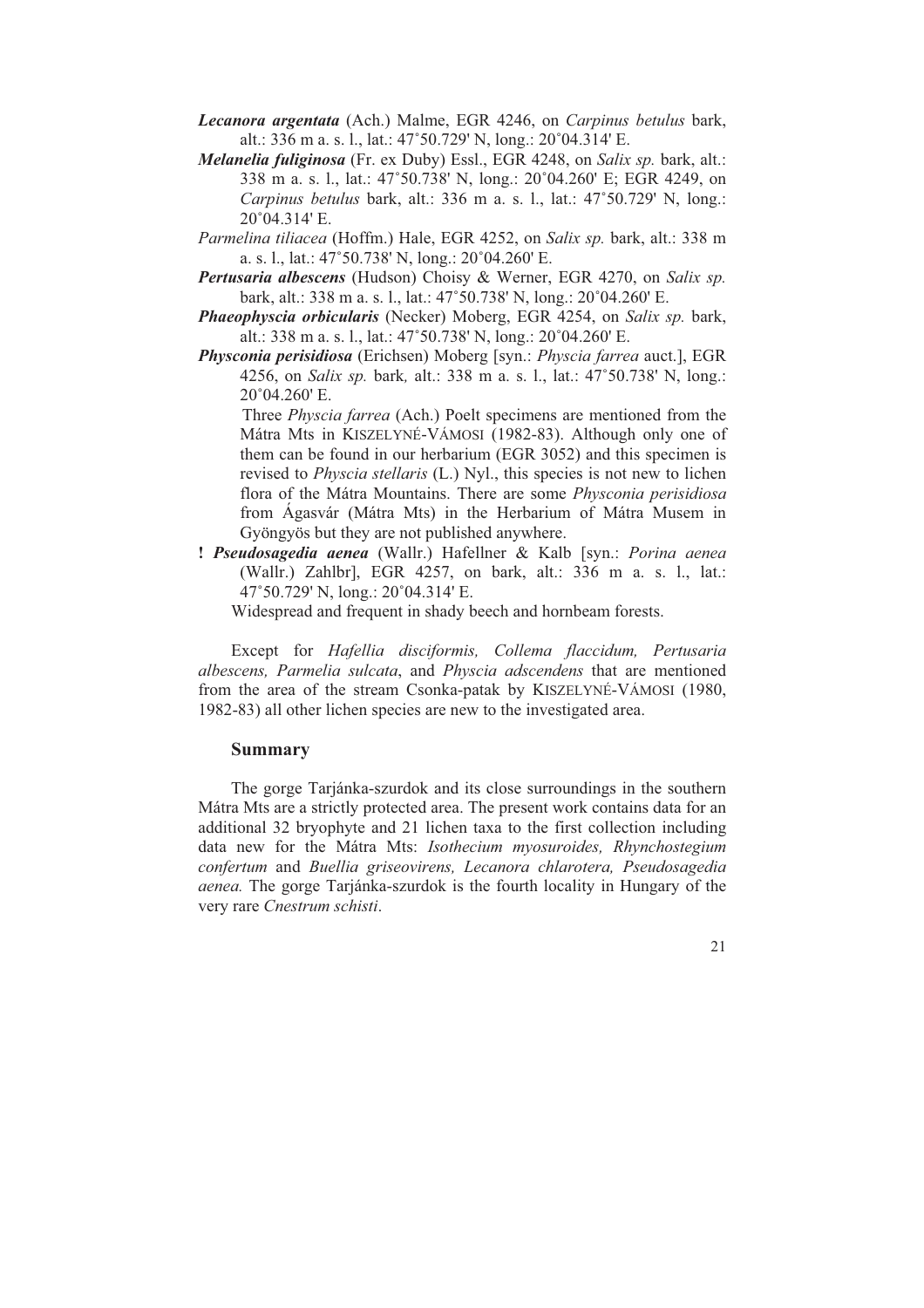# **Acknowledgements**

We would like to thank W. R. BUCK, L. LÖKÖS and S. ORBÁN for Hung arian Scientific Research Fund (OTKA M045616 and T047160). helping in identification of specimens. This project was supported by the

#### **References**

- KONDRATYUK, S. YA. (2004): Checklist of lichens of the Western BIELCZYK, U.; LACKOVIČOVÁ, A.; FARKAS, E. E.; LŐKÖS, L.; LIŠKA; BREUSS, O.; Carpathians. W. Szafer Institute of Botany, Polish Academy of Sciences, Kraków, 181 pp.
- dapest, 466 pp. BOROS, Á. (1968): Bryogeographie und Bryoflora Ungarns. Akadémiai Kiadó, Bu-
- CORTINI PEDROTTI C. 2001. Sphagnopsida, Andreaeopsida, Bryopsida. Flora dei muschi d'Italia, 1 Parte Ed. & publisher: A. Delfino. Rome, I-XIV., pp. 1– 817.
- CROSBY, M. R., R. E. MAGILL, B. ALLEN & SI HE (1999): A checklist of the Mosses. Missouri Botanical Garden, St. Louis.

http://www.mobot.org/MOBOT/tropicos/most/checklist.shtml

- CRUM, H. A. & L. E. ANDERSON (1981): Mosses of Eastern North America, Vol. 1. and Vol. 2. Columbia University Press, U. S. A., pp. 1–663. and 664–1328.
- ERZBERGER, P. & PAPP, B. (2004): Annotated checklist of Hungarian Bryophytes. *Studia Botanica Hungarica* 35: 91–149.
- FARKAS, E. & LŐKÖS, L. (2000): Contributions to the Hungarian lichen flora. Book of Abstracts, 4th IAL Symposium, Barcelona, 3–8 September, 84 pp.
- FREY, VON W., J.-P. FRAHM, E. FISCHER & W. LOBIN (1995): Die Moos- und Farnpflanzen Europas. Gustav Fischer Verlag, Stuttgart, Jena, New York, 426 pp.
- KIS, G. & MOLNÁR, K. (2004): Adatok a Mátra hegység moha- és zuzmóflórájához. *Acta Academiae Paedagogicae Agriensis,* Sectio Biologiae 25: 25–38.
- KISZELYNÉ VÁMOSI, A. (1980): A Mátra-hegység zuzmóflórája I. *Folia Hist-nat. Mus. Matr.* 6: 51–70.
- KISZELYNÉ VÁMOSI, A. (1982-83): A Mátra-hegység zuzmóflórája II. *Folia Histnat. Mus. Matr*. 8: 63–75.
- ORBÁN, S. (1976): Moss-arealgeographische Studien aus dem Gebiet der Karpaten und im Karpatenbecken. IV. *Studia Botanica Hungarica* 11: 49–81.
- ORBÁN, S. & L. VAJDA (1983): Magyarország mohaflórájának kézikönyve. Akadémiai Kiadó, Budapest, 518 pp.
- PATON, J. A. (1999): The liverwort flora of the British Isles. Colchester, Harley Books, 626 pp., 314. figs.
- PURVIS, O. W.; COPPINS, B. J.; HAWKSWORTH, D. L.; JAMES, P. W. & MOORE, D. M. (1992): The Lichen Flora of Great Britain and Ireland. The British Lichen Society, London, 710 pp.